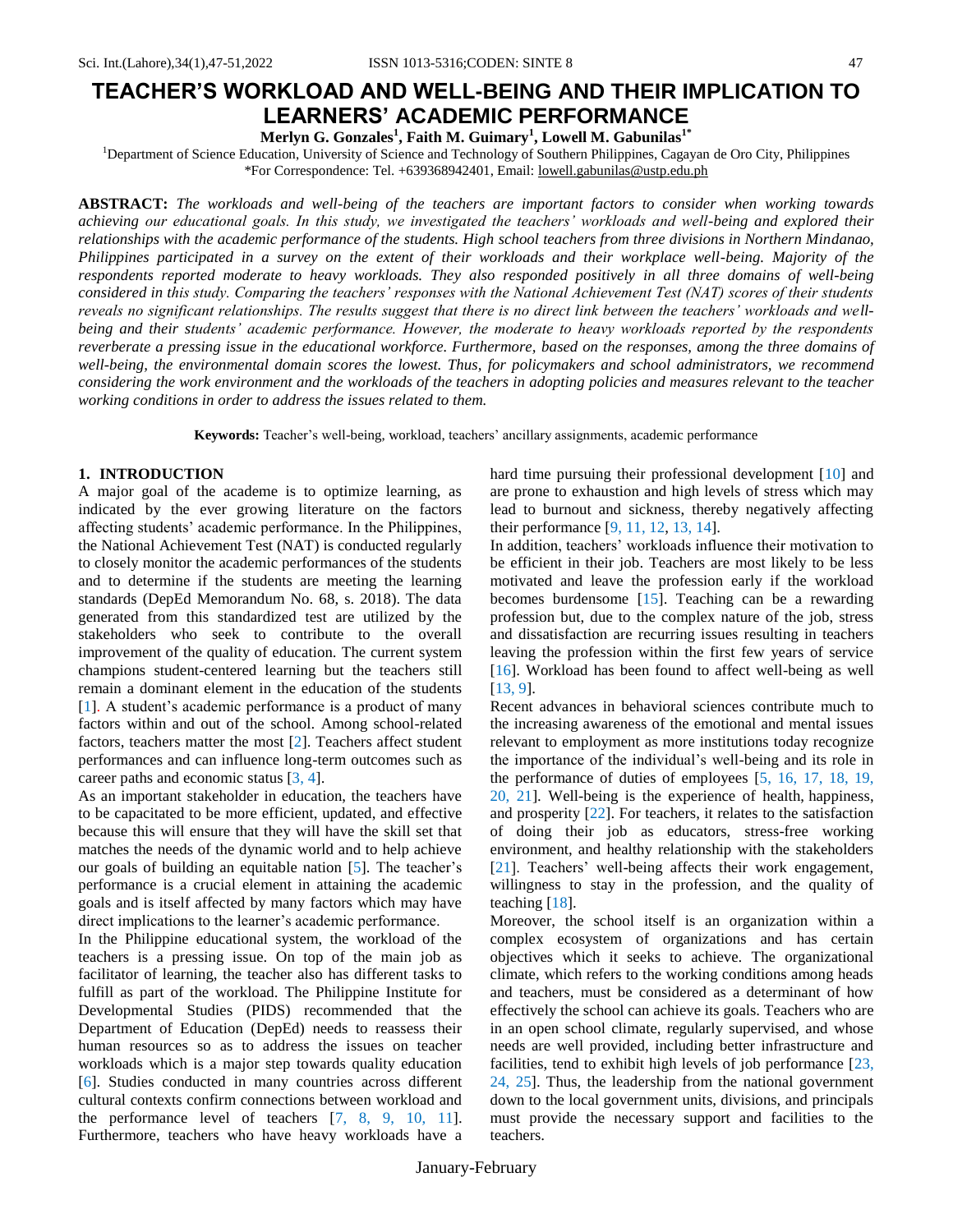The teachers are the key to achieving the academe's goal in advancing the learners to higher standards of performance. Therefore, quality education needs well performing and motivated teachers. Furthermore, the demands of the society are constantly changing and the teachers' well-being, workloads and related factors thereof are areas requiring more attention. In this paper, we report on the workload and well-being of high school teachers from three divisions in Northern Mindanao and their possible connections to the academic performances of their students.

### **2. METHODOLOGY**

## *Respondents and Gathering of Data*

The respondents were high school teachers from the DepEd Divisions of Misamis Oriental (N=562), Cagayan de Oro City ( $N=57$ ), and El Salvador City ( $N=23$ ). In generating the data, two survey instruments were utilized: a researchermade questionnaire for the teacher profile-related data and an adopted questionnaire for the well-being [26]. The instruments were evaluated and validated by experts and have a reliability coefficient of 0.93 by Chronbach alpha.

When the survey was conducted, during the  $4<sup>th</sup>$  quarter of 2020, Proclamation No. 922 s.2020 was in full effect to curb the spread of the Covid-19. Movement within population centers and provincial borders was restricted which limits our contact with the respondents and only the available responses were treated as data and analyzed. The respondents were also assured of the confidentiality of their responses. The survey was voluntary and conducted with permission from the Department of Education - Divisions of Misamis Oriental, Cagayan de Oro City, and El Salvador City.

# **3. RESULTS AND DISCUSSION**

#### *Workload*

Actual Teaching Load (ATL) refers to the hours of teacherstudent contact in the classroom. One hour of contact is equivalent to 1 ATL. Ancillary/Administrative Assignment (AAA) refers to the teacher's assignments, tasks, and services on top of the teaching job (RA 4670; DepEd Memo 291 s.2008). Ancillary assignments are grouped into three categories: *Heavy* if an assignment may need at least 5 hours a week of the teacher's time, *Moderate* if 1-4 hours a week, and *Light* when the assignment is performed monthly. A heavy assignment is equivalent to 1 teaching load, 0.5 for moderate assignments, and 0.25 for light assignments [27]. The total workload per day is the sum of ATL, AAA, and two hours of preparation of lessons and checking of students' outputs. The hours of services rendered beyond the daily 8 hour duty are considered an overload. For example, if a teacher has an ATL of 6 hours and is an adviser (an ancillary with an equivalent of 1 teaching load [27]), then her weekly overload is 5 hours.

The majority of the respondents from the divisions of Misamis Oriental and Cagayan de Oro reported having thirty (30) hours of weekly teaching load while the majority of the respondents from El Salvador reported a weekly teaching load of 25 hours (see Figure 1).



**Figure 1. Respondents' Weekly Teaching Loads in Misamis Oriental, Cagayan de Oro, and El Salvador**

A 30-hours weekly teaching load means that a teacher spends 6 hours of actual teaching per day. The respondents from the three divisions carry ancillary loads equivalent to around 5 to 6 hours of teaching loads (Table 1).

| Table 1. Average weekly workload and overload |  |  |  |
|-----------------------------------------------|--|--|--|
|                                               |  |  |  |
|                                               |  |  |  |

|                                   | Teaching Load | Ancillary | Overload |
|-----------------------------------|---------------|-----------|----------|
| Misamis Oriental $(N =  $<br>562) | 24.02         | 6.77      | 0.79     |
| Cagayan de Oro $(N =$             | 25.53         | 7.57      | 3.09     |
| El Salvador ( $N = 23$ )          | 23.26         | 5.98      | $-0.76$  |

The respondents from Cagayan de Oro reported the most amount of overload at around 3.09 followed by teachers from Misamis Oriental at 0.79. Respondents from El Salvador enjoyed the lightest overload at -0.76. A negative overload suggests that the teachers have available time for other school related activities aside from teaching, preparations, and ancillary tasks.

Table 2 ranks the most common ancillary assignments and the percentages of the respondents assigned to the ancillary assignments are shown.

| <b>Ancillary</b><br><b>Assignments</b> | Percentage $(\% )$ of the<br><b>Respondents</b> | Rank                          |
|----------------------------------------|-------------------------------------------------|-------------------------------|
| Class Adviser                          | 72.43                                           |                               |
| Subject Area<br>Coordinator            | 14.49                                           | $\mathfrak{D}_{\mathfrak{p}}$ |
| Grade Level                            |                                                 |                               |
| Coordinator                            | 11.68                                           | 3                             |
| <b>Scouting Coordinator</b>            | 5.76                                            | 4                             |
| <b>ICT</b> Coordinator                 | 7.17                                            | 5                             |
| <b>BAC</b> Secretariat                 | 7.01                                            | 6                             |
| Guidance Coordinator                   | 4.67                                            | 8                             |
| <b>Property Custodian</b>              | 4.52                                            | 7                             |
| LIS/BEIS Coordinator                   | 4.05                                            | 9                             |
| <b>Sports Coordinator</b>              | 2.80                                            | 10                            |

**Table 2. Common Ancillaries Among the Respondents**

Accordingly, 72.43% of the respondents were class advisers, 14.49% were subject area coordinators, and 11.68% were grade level coordinators, and so on. A teacher may be assigned to more than one ancillary. For example, a class adviser may also be a sports coordinator at the same time.

### *Well-Being of Teachers*

Well-being can be described as having a positive outlook of life and satisfaction [28, 29]. Environmental domain of wellbeing refers to the well-being of teachers in relation to their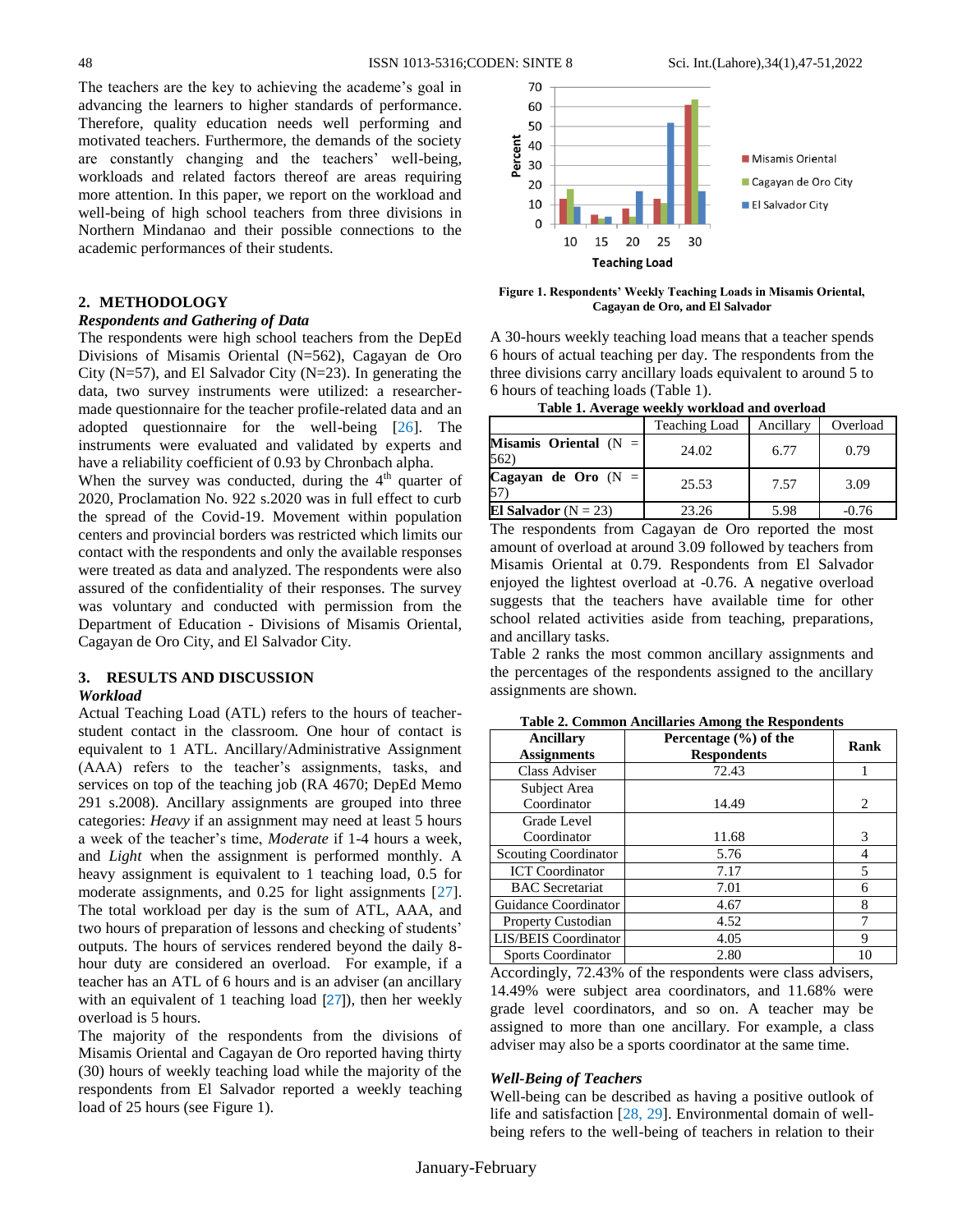#### Sci. Int.(Lahore),34(1),47-51,2022 ISSN 1013-5316;CODEN: SINTE 8 49

environmental conditions, physical surroundings, and access to resources. Communal domain relates well-being with the professional community and relationships within the working environment. And personal domain refers to the teachers' well-being in relation to their personal fulfillment, satisfaction, and quality of life [30, 31].

| Domain          | <b>Response</b>       | <b>Misamis</b>  | Cagayan | El      |
|-----------------|-----------------------|-----------------|---------|---------|
|                 |                       | <b>Oriental</b> | de Oro  | Salvado |
|                 |                       |                 |         | r       |
| <b>Environ-</b> | <b>Strongly Agree</b> | 25%             | 15%     | 19%     |
| mental          | Agree                 | 56%             | 52%     | 57%     |
|                 | Slightly Agree        | 19%             | 33%     | 24%     |
| Communal        | <b>Strongly Agree</b> | 47%             | 35%     | 52%     |
|                 | Agree                 | 53%             | 62%     | 48%     |
|                 | Slightly Agree        | 10%             | 13%     | 10%     |
| <b>Personal</b> | <b>Strongly Agree</b> | 34%             | 26%     | 24%     |
|                 | Agree                 | 55%             | 61%     | 57%     |
|                 | <b>Slightly Agree</b> | 16%             | 13%     | 19%     |

**Table 3. Well-Being of Teachers in 3 Domains**

The respondents from all of the three divisions responded positively to the survey on well-being, agreeing to most items under the three domains (Table 3). The negative responses are negligible. The majority positive responses indicate that in general, the respondents feel satisfied, safe, and accepted in their schools in their respective environments, communities, and with the people they usually interact with. However, the environmental domain of wellbeing received the most responses in the *slightly agree* and the least in the *strongly agree* from the respondents from the three divisions.

## *National Achievement Test Scores*

Regarding the academic performances of the high school students from the three divisions, we used the National Achievement Test (NAT) scores as objective measures of their performances. Schools use NAT results to determine whether the students achieved the performance standards specified in the curriculum. The overall performance of a group of students from a school is shown as the mean percentage score (MPS). These scores are available, upon request, in the DepEd division offices.

## *Relationship between the Workload and Well-being and the NAT Scores*

In determining the relationship between the workload and NAT scores, the workloads of the teachers from a school were compared with the school's latest MPS report available in the  $4<sup>th</sup>$  quarter of 2020. Investigation of the relationship between the teachers' workloads and the NAT MPS of the schools using correlation and regression reveals no significant relationship between the two with weak correlations (Tables 4 and 5).

**Table 4. Correlations (Workload-NAT MPS)**

|                     |          | <b>NATMPS</b> |
|---------------------|----------|---------------|
| Pearson Correlation | Workload | $-.035$       |
| $Sig. (1-tailed)$   | Workload | .459          |

**Table 5. Regression – Workload and NAT MPS**

| Model |                | R Square | Adjusted R<br>Square | Std. The error of the<br>Estimate |
|-------|----------------|----------|----------------------|-----------------------------------|
|       | $.035^{\circ}$ | 001      | $-.110$              | 10.35975                          |

On average, the respondents in Misamis Oriental spent around 7.5 hours weekly in teaching preparations and around 3.5 hours in ancillary assignments. Respondents from Cagayan de Oro also spent around 7.5 hours for their teaching preparations and 3.5 hours in ancillary assignments. El Salvador respondents, on the other hand, spent a little less at around 5.5 hours weekly for teaching preparations and 3.5 hours in ancillary assignments (Table 6). The ancillary assignments are flexible in their schedules and the time and effort needed to accomplish the ancillaries depend on the situation. For example, *Gender and Development* (*GAD) Coordinator* is an ancillary worth 0.25 teaching loads on paper but the task may take more time to accomplish during the month of March which is designated as the National Women's Month (Proclamation No. 227 s.1988).

**Table 6. Hours Spent Weekly in Preparations and Ancillary**

|                                                                | Misamis Oriental   Cagayan de Oro |      | El Salvador |  |
|----------------------------------------------------------------|-----------------------------------|------|-------------|--|
| <b>Weekly Preparations</b>                                     | 7.50                              | 7.50 | 5.50        |  |
| <b>Weekly Ancillary</b>                                        | 3.50<br>3.50                      |      | 3.50        |  |
| An investigation of the relationship between the self-reported |                                   |      |             |  |

total time spent on ancillary assignments and preparations, and NAT MPS reveals no significant relationship between the two (Tables 7 and 8).

**Table 7. Correlations (Total Time Spent Weekly in Preparations and Ancillary and NAT MPS**

|                     |                                | <b>NAT MPS</b> |
|---------------------|--------------------------------|----------------|
| Pearson Correlation | <b>Total Time Spent Weekly</b> | .022           |
| $Sig.$ (1-tailed)   | <b>Total Time Spent Weekly</b> | 474            |

**Table 8. Regression - Total Time Spent Weekly in Preparations and Ancillary and NAT MPS**

|              | uare | <b>Adjusted R Square</b> |
|--------------|------|--------------------------|
| o da<br>.UZZ | .000 | -                        |

An analysis of the relationship between the well-being and the NAT MPS reveals no significant relationship between them (Tables 9 and 10), implying that the teachers' wellbeing has no direct effect on the NAT performance of the students.

All in all, the results show that teacher workload and wellbeing are not good predictors for National Achievement Test results.

**Table 9. Correlation (All Variables)**

|                   |                                | <b>NAT MPS</b> |
|-------------------|--------------------------------|----------------|
| Pearson           | <b>Environmental Wellbeing</b> | .255           |
| Correlation       | Communal WellBeing             | $-.081$        |
|                   | Personal WellBeing             | .296           |
| $Sig.$ (1-tailed) | <b>Environmental Wellbeing</b> | .225           |
|                   | Communal WellBeing             | .407           |
|                   | Personal WellBeing             | 189            |

Table 10. Regression - Overall Well-being and NAT MPS

|         |             | 1 <sub>n</sub><br>$\cdots$ 1. $\cdots$<br>Square<br>emotod ti |              |
|---------|-------------|---------------------------------------------------------------|--------------|
|         |             |                                                               |              |
| _ _ _ _ | $\sim$<br>- | - -<br>$\sim$                                                 | --<br>$\sim$ |

The NAT results may be a function of factors apart from the teacher workload and well-being.

#### **4. CONCLUSIONS AND RECOMMENDATIONS**

The respondents from the three divisions reported having moderate to heavy workloads with some respondents reporting two or more ancillaries. This echoes a major issue in the workloads of teachers in the Philippines [6]. The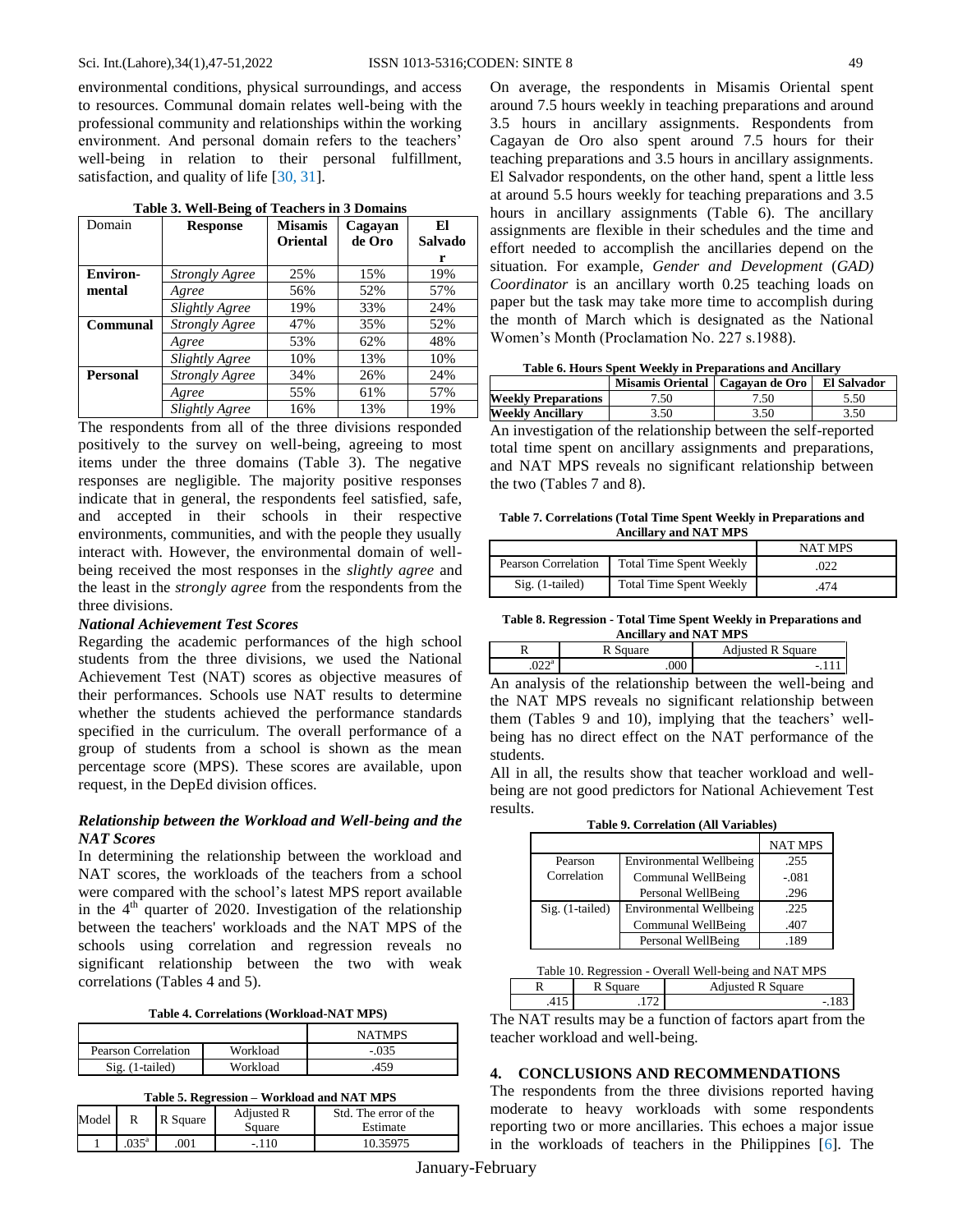assignment of workloads to the teachers must be reviewed to promote a healthy balance in the hours spent for job-related functions, professional development, and their personal lives. With regards to the overall well-being of the teachers, it is generally positive. However, the environmental aspect of well-being which encompasses the immediate surroundings and access to resources, scores the lowest among the three domains, having the most *Slightly Agree* responses and the least *Strongly Agree* responses. Policies and measures regarding the school's immediate environment and accessibility to basic services may be adopted by the school heads, division offices and the local government units to address the needs of the teachers for a safer and more conducive work environment.

It is also found that well-being and workload do not directly determine NAT results. This suggests that the well-being and workload of the teachers have negligible effects on the students' academic performance which seems to defy the connections teacher's workload and well-being to teacher performance and teacher performance to student's performance as found in many studies. Thus, we recommend exploring other possible mediating factors in future investigations.

Although the NAT scores offer a general view of the students' academic performances, they do not reflect thorough information of their actual performances which can be obtained from sources such as classroom outputs, involvement in the community, and changes in their behaviors and attitudes. We recommend that a more comprehensive picture of students' performance be adopted in further investigations.

# *Acknowledgments*

We would like to thank the Department of Education Divisions of Misamis Oriental, Cagayan de Oro City, and El Salvador City for their support and cooperation from the planning up to the conclusion of the study, the respondents for participating in the survey despite their busy schedules, and the USTP-CDO Research Office for the opportunity to engage in this project, the encouragement, and support.

# **5. REFERENCES**

- [1] Emaliana, I. (2017). Teacher-centered or student-centered learning approach to promote learning?. Jurnal Sosial Humaniora (JSH), 10(2), 59-70.
- [2] SEI-DOST & UP NISMED, (2011). *Framework for philippine science teacher education*. Manila: SEI-DOST & UP NISMED.
- [3] Cantrell, S., & Kane, T. J. (2013). Ensuring Fair and Reliable Measures of Effective Teaching. The Education Digest, (October 2013), 59–63. <https://doi.org/10.3886/ICPSR34771.v2>
- [4] Chetty, R., Friedman, J. N., & Rockoff, J. E. (2014). Measuring the impacts of teachers II: Teacher value-added and student outcomes in adulthood. American Economic Review, 104(9), 2633–2679. <https://doi.org/10.1257/aer.104.9.2633>
- [5] Kruger, E. (2019). Well-being for whom? Unpacking the teacher well-being discourse of the South African department of basic education. South African Journal of

Education,  $39(4)$ ,  $1-8$ . <https://doi.org/10.15700/saje.v39n4a1866>

- [6] David, Clarissa C.; Albert, Jose Ramon G.; Vizmanos, Jana Flor V.. (2019). *Pressures on public school teachers and implications on quality*. © Philippine Institute for Development Studies. [http://hdl.handle.net/11540/9702.](http://hdl.handle.net/11540/9702)
- [7] Bin Antin, A., & Norizah Binti Ag Kiflee, D. (2018). Pengaruh Beban Tugas dan Motivasi Terhadap Keefisienan Kerja Guru Sekolah Menengah di Sabah. Malaysian Journal of Social Sciences and Humanities, 3(2), 77. Retrieved from [www.msocialsciences.com](http://www.msocialsciences.com/)
- [8] Boström, M., Björklund, C., Bergström, G., Nybergh, L., Elinder, L. S., Stigmar, K., … Kwak, L. (2020). Health and work environment among female and male Swedish elementary school teachers—A cross-sectional study. International Journal of Environmental Research and Public Health,  $17(1)$ ,  $1-17$ . <https://doi.org/10.3390/ijerph17010227>
- [9] Hakanen, J.J., Bakker, A.B.., & Schaufeli, W. B. (2006). Burnout and work engagement among teachers.Journal of School Psychology. 43(6). [https://www.sciencedirect.com/science/article/pii/S0022440](https://www.sciencedirect.com/science/article/pii/S0022440505000890) [505000890](https://www.sciencedirect.com/science/article/pii/S0022440505000890)
- [10] Sellen, P. (2016). Teacher workload and professional development in England's secondary schools: insights from TALIS. [https://epi.org.uk/wp](https://epi.org.uk/wp-content/uploads/2018/01/TeacherWorkload_EPI.pdf)[content/uploads/2018/01/TeacherWorkload\\_EPI.pdf](https://epi.org.uk/wp-content/uploads/2018/01/TeacherWorkload_EPI.pdf)
- [11] Van Droogenbroeck, F., Spruyt, B., & Vanroelen, C. (2014). Burnout among senior teachers: Investigating the role of workload and interpersonal relationships at work. Teaching and Teacher Education, 43, 99–109. <https://doi.org/10.1016/j.tate.2014.07.005>
- [12] Pillay, H., Goddard, R., & Wilss, L. (2005). Well-Being, Burnout and Competence: Implications for Teachers.. Australian Journal of Teacher Education, 30(2). <http://dx.doi.org/10.14221/ajte.2005v30n2.3>
- [13] Desrumaux, P., Lapointe, D., Ntsame Sima, M., Boudrias, J.S., Savoie, A., & Brunet, L. (2015). The impact of job demands, climate, and optimism on well-being and distress at work: What are the mediating effects of basic psychological need satisfaction? European Review of Applied Psychology. 65(4) [https://www.sciencedirect.com/science/article/pii/S1162908](https://www.sciencedirect.com/science/article/pii/S1162908815000493) [815000493](https://www.sciencedirect.com/science/article/pii/S1162908815000493)
- [14] Ilies, R., Dimotakis, N., & De Pater I. (2010). Psychological and Physiological Reactions to High Workloads: Implications for Well-being. Wiley Online Library, 63(2). [https://doi.org/10.1111/j.1744-](https://doi.org/10.1111/j.1744-6570.2010.01175) [6570.2010.01175](https://doi.org/10.1111/j.1744-6570.2010.01175)
- [15] Sugden, Norma A. (2010). Relationships among teacher workload, performance, and well-being. Walden University, ProQuest Dissertations Publishing, 2010. 3433520. [https://search.proquest.com/openview/ed7307dba638a3108](https://search.proquest.com/openview/ed7307dba638a31087a0ec9e23910d92/1?pq-origsite=gscholar&cbl=18750&diss=y) [7a0ec9e23910d92/1?pq](https://search.proquest.com/openview/ed7307dba638a31087a0ec9e23910d92/1?pq-origsite=gscholar&cbl=18750&diss=y)[origsite=gscholar&cbl=18750&diss=y](https://search.proquest.com/openview/ed7307dba638a31087a0ec9e23910d92/1?pq-origsite=gscholar&cbl=18750&diss=y)
- [16] Collie, R.J., Shapka, J.D., Perry, N.E., & Martin, A.J. (2015). Teacher well-being: Exploring its components and a practice-oriented scale. Journal of Psychoeducational Assessment, 33(0), 744–756. <https://doi.org/10.1177/0734282915587990.0>